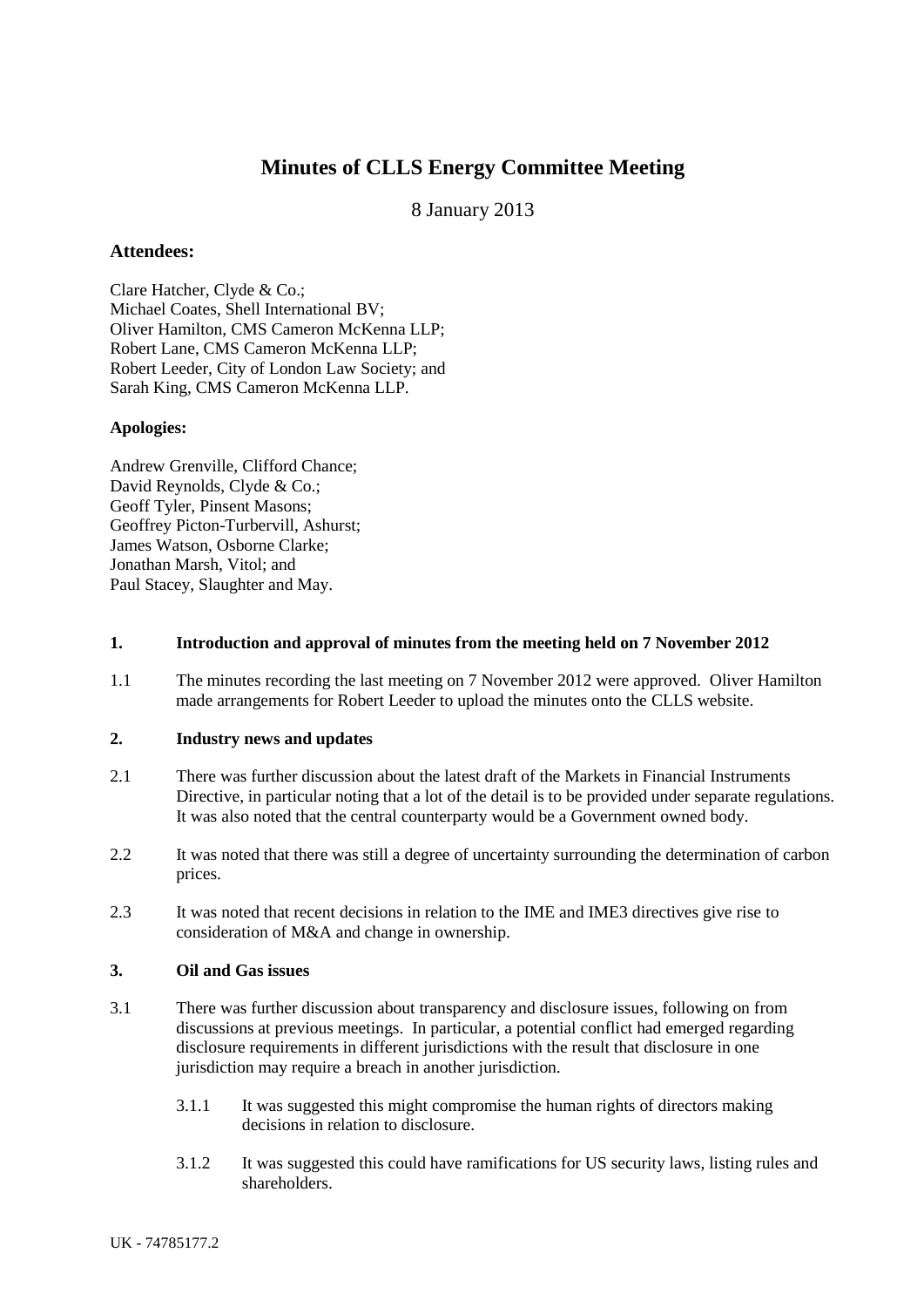- 3.1.3 It was noted that discussions were still on policy and that no legislation had been drafted yet.
- 3.2 There was discussion about shale gas, in particular how it could prompt a fundamental change in the industry and affect the balance of supply and demand. The impact on the cost of manufacturing in the USA and Europe was also noted.

# **4. Review and consideration of live consultations in the energy sector (please see the Appendix for further detail)**

4.1 Consultation 3.4 was discussed, as set out in 3.2 above.

## **5. Any other business**

5.1 There was no other business.

# **6. Next meeting**

6.1 The next meeting was set for Tuesday 5 March 2013 at 1800.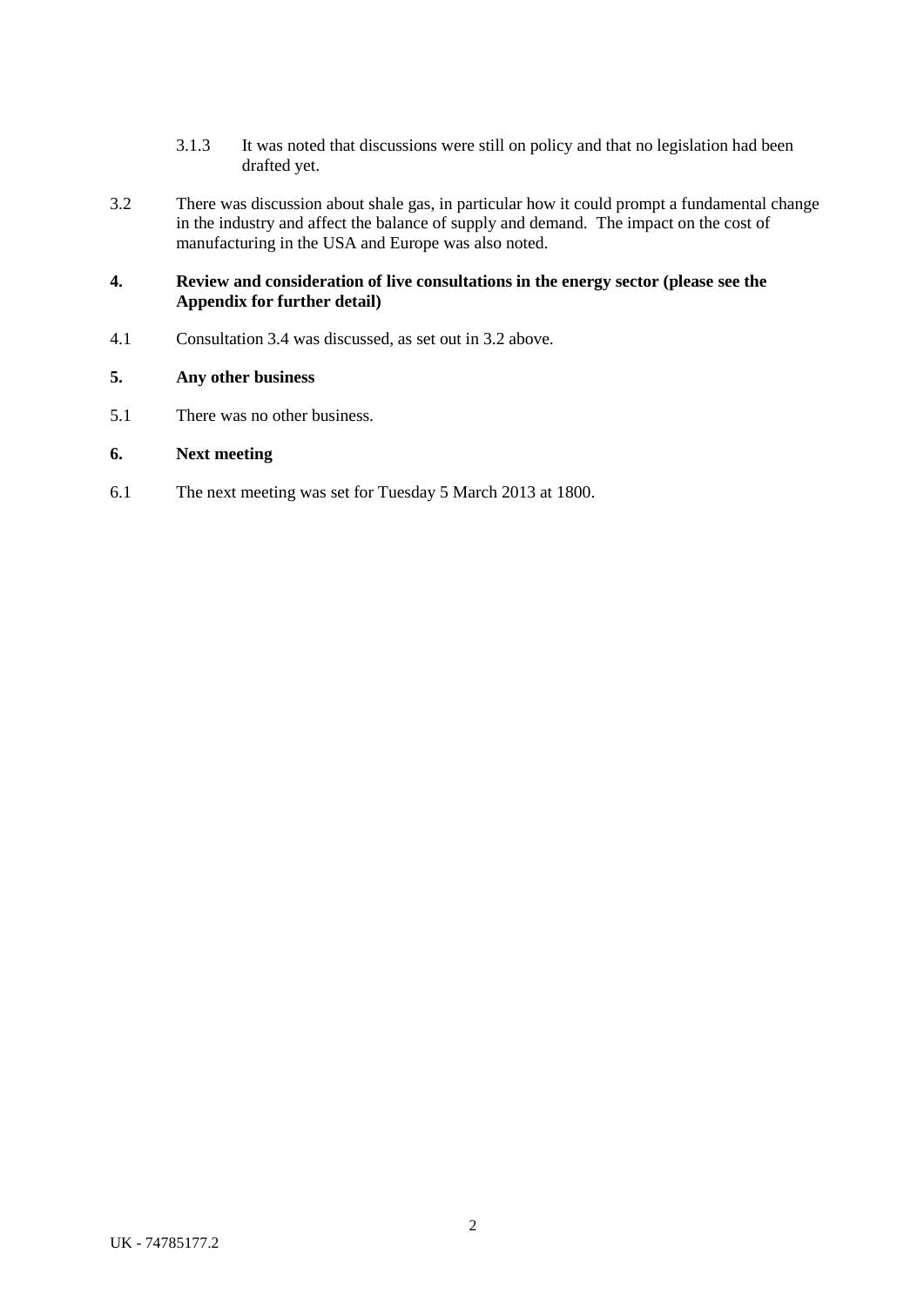# **APPENDIX**

# **Review and consideration of live consultations in the energy sector**

## **1. Live DECC Consultations**

- 1.1 A call for evidence on the CfD Supplier Obligation (see link [here\)](http://www.decc.gov.uk/en/content/cms/consultations/call_supp_ob/call_supp_ob.aspx) closes 15 January 2013
- 1.2 Consultation on Synergies and Conflicts of Interest arising from the Great Britain System Operator delivering Electricity Market Reform (see link [here\)](http://www.decc.gov.uk/en/content/cms/consultations/coi_emr/coi_emr.aspx) – closes 29 January 2013
- 1.3 Electricity Demand Reduction: Consultation on options to encourage permanent reductions in electricity use (see link [here\)](http://www.decc.gov.uk/en/content/cms/consultations/edr_cons/edr_cons.aspx) – closes 31 January 2013
- 1.4 Implementing the Energy Efficiency Directive provision on easy access to 24 months of daily/weekly/monthly/annual consumption data for consumers with smart meters (see link [here\)](http://www.decc.gov.uk/en/content/cms/consultations/sm_en_eff_dir/sm_en_eff_dir.aspx) – closes 6 February 2013
- 1.5 Consultation on Revised Certification Criteria for Renewable Combined Heat & Power Schemes (see link [here\)](http://www.decc.gov.uk/en/content/cms/consultations/rev_cri_chp/rev_cri_chp.aspx) – closes 22 February 2013
- 1.6 Energy Company Obligation (ECO) brokerage service (see link [here\)](http://www.decc.gov.uk/en/content/cms/consultations/eco_brokerage/eco_brokerage.aspx) closes 15 April 2013

#### **2. Live Ofgem Consultations**

- 2.1 Consultation on further proposed licence changes following the implementation of the Third Package and other miscellaneous changes - (Reference Number: 151/12) (see link [here\)](http://www.ofgem.gov.uk/Pages/MoreInformation.aspx?file=Remedial%20licence%20changes%20inc%203rd%20Package_20%20Nov%202012.pdf&refer=Licensing/Work) – closes 15 January 2013
- 2.2 Consultation letter: Joint Regulators Group (JRG) work considering possible impacts of regulatory frameworks on opportunities to coordinate infrastructure work across sectors - (Reference Number: 157/12) (see link [here\)](http://www.ofgem.gov.uk/Pages/MoreInformation.aspx?file=JRG%20letter%20subgroup%20infra%20share%2023%20November%202012.pdf&refer=Networks) – closes 15 January 2013
- 2.3 Competition in connections Consultation on WPD's Competition Notices (Reference Number: 152/12) (see link [here\)](http://www.ofgem.gov.uk/Pages/MoreInformation.aspx?file=WPD%20CON%20DOC.pdf&refer=Networks/Connectns/CompinConn) – closes 18 January 2013
- 2.4 Open letter consultation on our pension deficit allocation methodology (Reference Number:  $170/12$ ) (see lin[k here\)](http://www.ofgem.gov.uk/Pages/MoreInformation.aspx?file=PDAM%20open%20letter%20consultation%2017dec12.pdf&refer=Networks) – closes 21 January 2013
- 2.5 Gas System Operator (SO) incentives 2013 final proposals consultation (Reference Number: 171/12) (see lin[k here\)](http://www.ofgem.gov.uk/Pages/MoreInformation.aspx?file=Gas%20SO%20incentives%202013%20final%20proposals%20consultation.pdf&refer=Markets/WhlMkts/EffSystemOps/SystOpIncent) closes 22 January 2013
- 2.6 Formal proposals to modify the ring fence conditions in network operator licences (Reference Number: -) (see lin[k here\)](http://www.ofgem.gov.uk/Pages/MoreInformation.aspx?file=Formal%20proposals%20to%20modify%20the%20ring%20fence%20conditions%20in%20network%20operator%20licences.pdf&refer=Networks/Policy) – closes 22 January 2013
- 2.7 Offshore Transmission Notice under Section 11A(2) of the Electricity Act 1989 (Network Innovation Competition) - PDF - 149Kb (see link [here\)](http://www.ofgem.gov.uk/Pages/MoreInformation.aspx?file=20121221%20Network_Innovation_%20S11A_Notice.pdf&refer=Networks/offtrans/pdc/cdr/2012) – closes 22 January 2013
- 2.8 Statutory consultation on proposed modifications to the standard conditions of the gas transporter licence - (Reference Number: 184/12) (see link [here\)](http://www.ofgem.gov.uk/Pages/MoreInformation.aspx?file=Stat_con_on_proposed_modifications_standard_conditions_of_the_gas-transporter_licence.pdf&refer=Licensing/Work/Notices/ModNotice) – closes 22 January 2013
- 2.9 Statutory consultation on proposed modifications to the standard conditions of the electricity transmission licence - (Reference Number: 186/12) (see link [here\)](http://www.ofgem.gov.uk/Pages/MoreInformation.aspx?file=Stat_con_proposed_modifications_standard_conditions_of_the_electricity_transmission_licence.pdf&refer=Licensing/Work/Notices/ModNotice) – closes 22 January 2013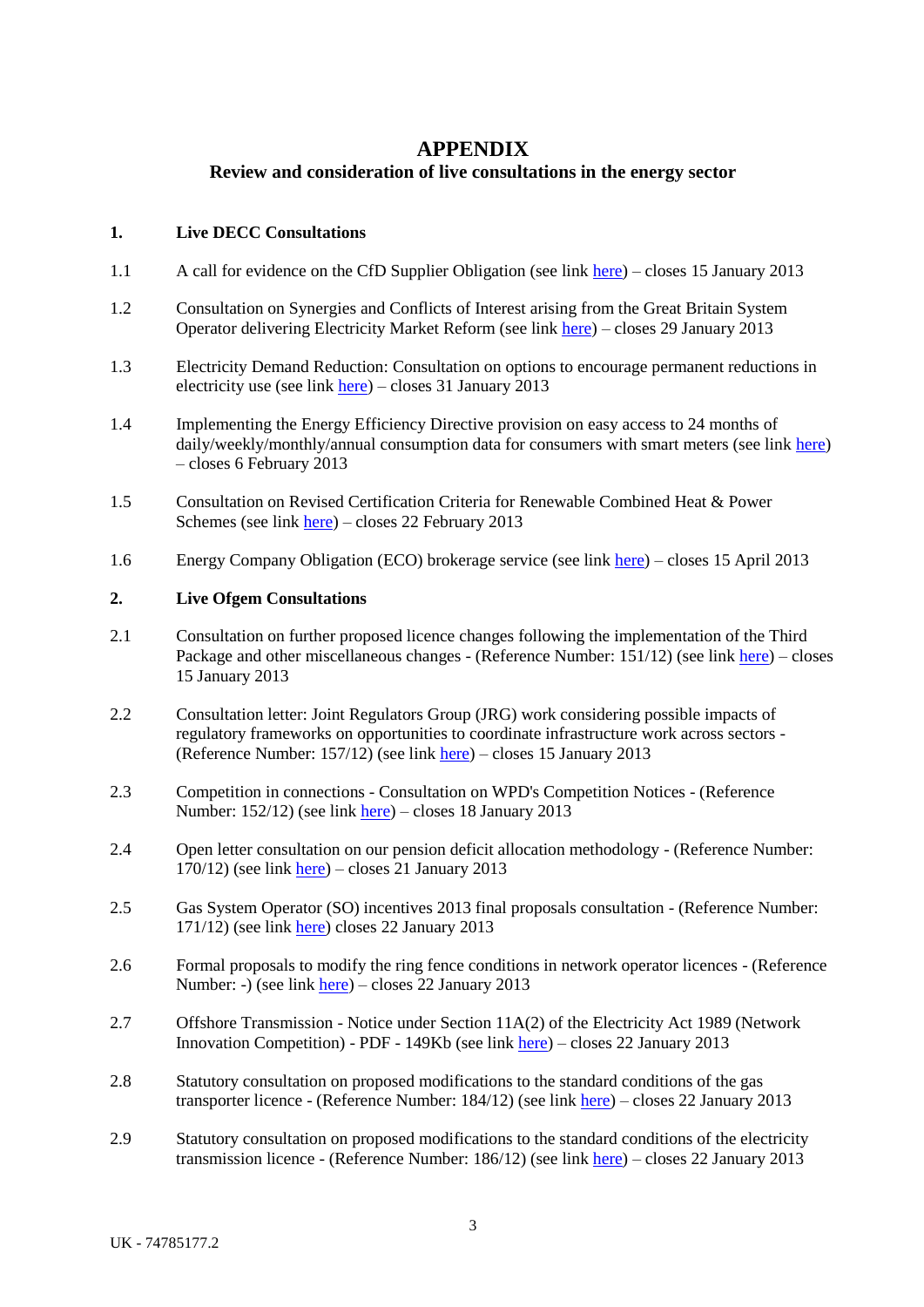- 2.10 Statutory consultation on proposed modifications to the standard special conditions of the gas transporter licence - (Reference Number: 185/12) (see link [here\)](http://www.ofgem.gov.uk/Pages/MoreInformation.aspx?file=Stat_con_modifications_standard_special_conditions_gas_transporter_licence.pdf&refer=Networks/Trans/PriceControls/RIIO-T1/ConRes) – closes 22 January 2013
- 2.11 Statutory consultation on proposed modifications to the special conditions of the electricity transmission licence held by SHE Transmission - (Reference Number: 190/12) (see link [here\)](http://www.ofgem.gov.uk/Pages/MoreInformation.aspx?file=Stat_con_proposed_%20mods_special_%20conditions_elec_trans_licence_SHE.pdf&refer=Networks/Trans/PriceControls/RIIO-T1/ConRes) – closes 22 January 2013
- 2.12 Statutory consultation on proposed modifications to the special conditions of the gas transporter licence held by NGGT- (Reference Number: 187/12) (see link [here\)](http://www.ofgem.gov.uk/Pages/MoreInformation.aspx?file=Stat_con_proposed_modifications_special_conditions_of_the_gas_transporter_licence_held_NGGT.pdf&refer=Networks/Trans/PriceControls/RIIO-T1/ConRes) – closes 22 January 2013
- 2.13 Statutory consultation on proposed modifications to the special conditions of the gas transporter licence held by the GDNs - (Reference Number: 188/12) (see link [here\)](http://www.ofgem.gov.uk/Pages/MoreInformation.aspx?file=Stat_con_modifications_special_conditions_gastransporter_licence_GDNs.pdf&refer=Networks/GasDistr/RIIO-GD1/ConRes) – closes 22 January 2013
- 2.14 Statutory consultation on proposed modifications to the special conditions of the electricity transmission licence held by NGET - (Reference Number: 191/12) (see lin[k here\)](http://www.ofgem.gov.uk/Pages/MoreInformation.aspx?file=Stat_con_proposed_%20mods_special_%20conditions_elec_trans_licence_NGET.pdf&refer=Networks/Trans/PriceControls/RIIO-T1/ConRes) – closes 22 January 2013 (NOT 22 December 2013 as advertised)
- 2.15 Statutory consultation on proposed modifications to the special conditions of the electricity transmission licence held by SPTL - (Reference Number: 189/12) (see link [here\)](http://www.ofgem.gov.uk/Pages/MoreInformation.aspx?file=Stat_con_proposed_%20mods_special_%20conditions_elec_trans_licence_SPTL.pdf&refer=Networks/Trans/PriceControls/RIIO-T1/ConRes) – closes 22 January 2013
- 2.16 Electricity distribution charging: consultation on a derogation under SLC 13A.14 to relieve Southern Electric Power Distribution plc of its obligation to charge a customer under the CDCM; and seeking views on treatment of certain types of CDCM customers - (Reference Number: 194/12) (see link [here\)](http://www.ofgem.gov.uk/Pages/MoreInformation.aspx?file=Consultation%20on%20derogation%20for%20SSE%20from%20charging%20under%20CDCM%20-%2020Dec12.pdf&refer=Networks/ElecDist/Policy/DistChrgs) – closes 23 January 2013
- 2.17 Notice under section 11A(2) of the Electricity Act 1989 and section 23(2) of the Gas Act 1986: Consultation on proposed licence modifications to the licence fee payment conditions in all gas and electricity licences and other consequential changes - (Reference Number: 181/12) (see link [here\)](http://www.ofgem.gov.uk/Pages/MoreInformation.aspx?file=Licence%20fee%20payment%20changes%20open%20letter.pdf&refer=Sustainability/Cp/Cr) – closes 23 January 2013
- 2.18 Energy Companies Obligation (ECO) 2012-2015: Consultation on Guidance for Suppliers (Reference Number: 156/12) (see link [here\)](http://www.ofgem.gov.uk/Pages/MoreInformation.aspx?file=ECO%20Guidance%20for%20Consultation%20-%2023%20November%202012.pdf&refer=Sustainability/Environment/ECO/guidance) – closes 25 January 2013
- 2.19 Consultation on restatement of 2009-10 data and closing out the Distribution Price Control Review 4 (DPCR4) losses incentive mechanism: Document G - (Reference Number: 150/12) (see lin[k here\)](http://www.ofgem.gov.uk/Pages/MoreInformation.aspx?file=8G_Con_200910data_losses_DPCR4_161112.pdf&refer=Networks/ElecDist/Policy/losses-incentive-mechanism) – closes 28 January 2013
- 2.20 Synergies and Conflicts of Interest arising from the Great Britain System Operator delivering Electricity Market Reform - (Reference Number: URN 12D/444) (see link [here\)](http://www.ofgem.gov.uk/Pages/MoreInformation.aspx?file=EMR%20Conflicts%20of%20interest%20consultation.pdf&refer=Markets/WhlMkts/EffSystemOps) – closes 29 January 2013
- 2.21 Feed-in Tariff: Draft guidance for renewable installations (Version 5) (Reference Number:  $160/12$ ) (see link [here\)](http://www.ofgem.gov.uk/Pages/MoreInformation.aspx?file=FIT%20Generator%20Guidance.pdf&refer=Sustainability/Environment/fits) – closes 11 February 2013
- 2.22 Feed-in Tariff Scheme: Draft guidance for licensed electricity suppliers (Version 5) (Reference Number: 161/12) (see link [here\)](http://www.ofgem.gov.uk/Pages/MoreInformation.aspx?file=FIT%20supplier%20guidance.pdf&refer=Sustainability/Environment/fits/Info) – closes 11 February 2013
- 2.23 Draft Forward Work Programme 2013-14 (Reference Number: 166/12) (see link [here\)](http://www.ofgem.gov.uk/Pages/MoreInformation.aspx?file=Forward%20Work%20Programme%202013-14%20Draft%20for%20Consultation%2018%20December%202012.pdf&refer=About%20us/CorpPlan) closes 18 February 2013
- 2.24 Draft Renewables Obligation: Fuel Measurement and Sampling Guidance (Reference Number: 179/12) (see lin[k here\)](http://www.ofgem.gov.uk/Pages/MoreInformation.aspx?file=Draft%20FMS%20Guidance%20for%20comment20Dec.pdf&refer=Sustainability/Environment/RenewablObl) – closes 21 February 2013